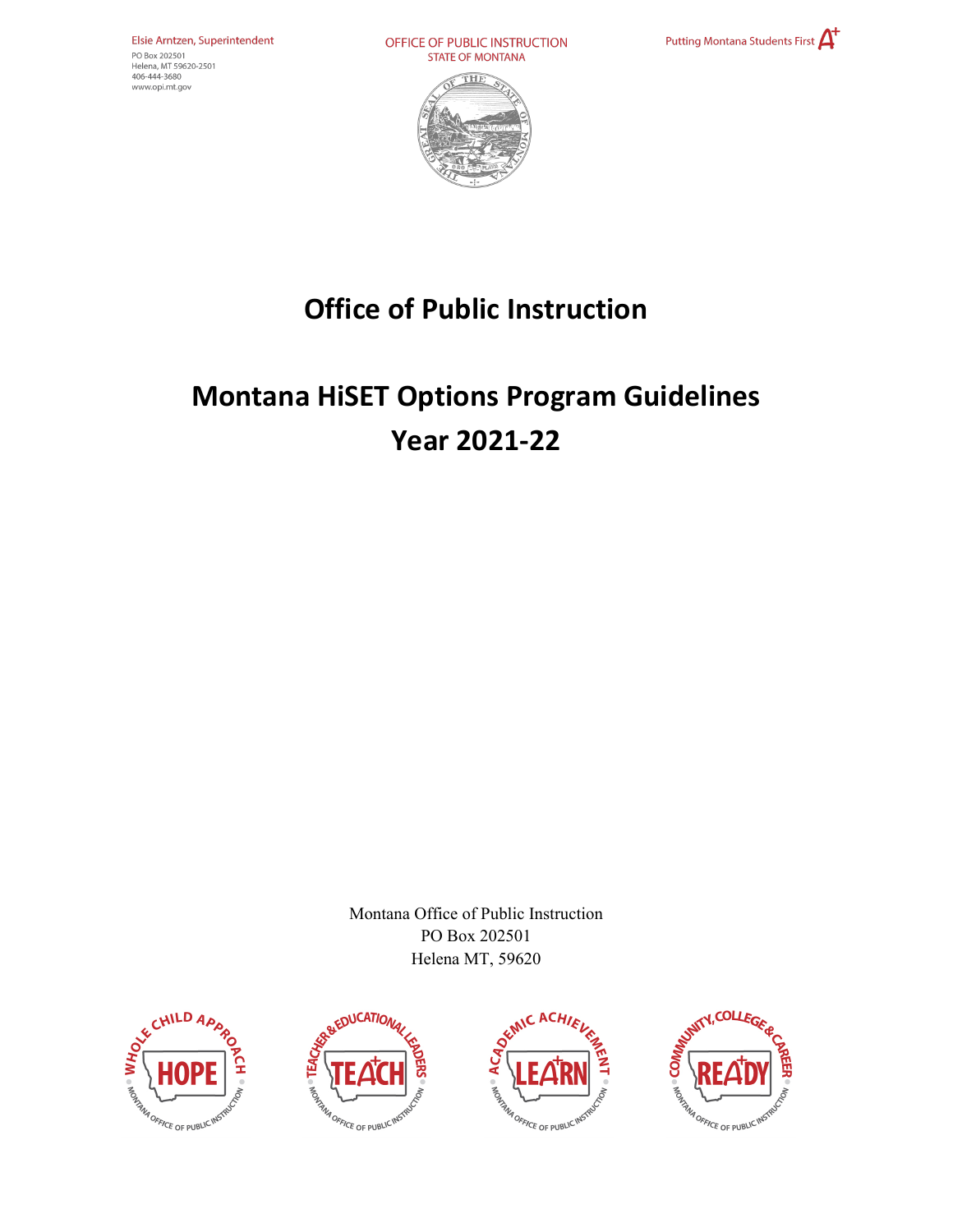## **TABLE OF CONTENTS**

| Guideline 1. Selection procedures should ensure that students who enroll in the Montana HiSET Option<br>Program (1) will not graduate with their class because of credit deficiency, and (2) are otherwise not |
|----------------------------------------------------------------------------------------------------------------------------------------------------------------------------------------------------------------|
|                                                                                                                                                                                                                |
| Guideline 2. Counseling is required prior to enrollment and must be available throughout participation                                                                                                         |
|                                                                                                                                                                                                                |
|                                                                                                                                                                                                                |
| Guideline 4. To ensure effective instructional delivery, sufficient instructional resources and qualified                                                                                                      |
|                                                                                                                                                                                                                |
| Guideline 5. Students who successfully complete the Montana HiSET Option Program must be awarded                                                                                                               |
| Guideline 6. Planning and oversight of the implementation of the Montana HiSET Option Program will                                                                                                             |
|                                                                                                                                                                                                                |
| Guideline 7. The state agency will receive data and information about the Montana HiSET Option                                                                                                                 |
|                                                                                                                                                                                                                |
| Guideline 8. HiSET test administration for the Montana HiSET Option Program must conform to all                                                                                                                |
|                                                                                                                                                                                                                |
|                                                                                                                                                                                                                |
|                                                                                                                                                                                                                |
| Fifth Year Senior provision [11] Series and Telecommunications of the Series and Series and Series and Series and S                                                                                            |
|                                                                                                                                                                                                                |
|                                                                                                                                                                                                                |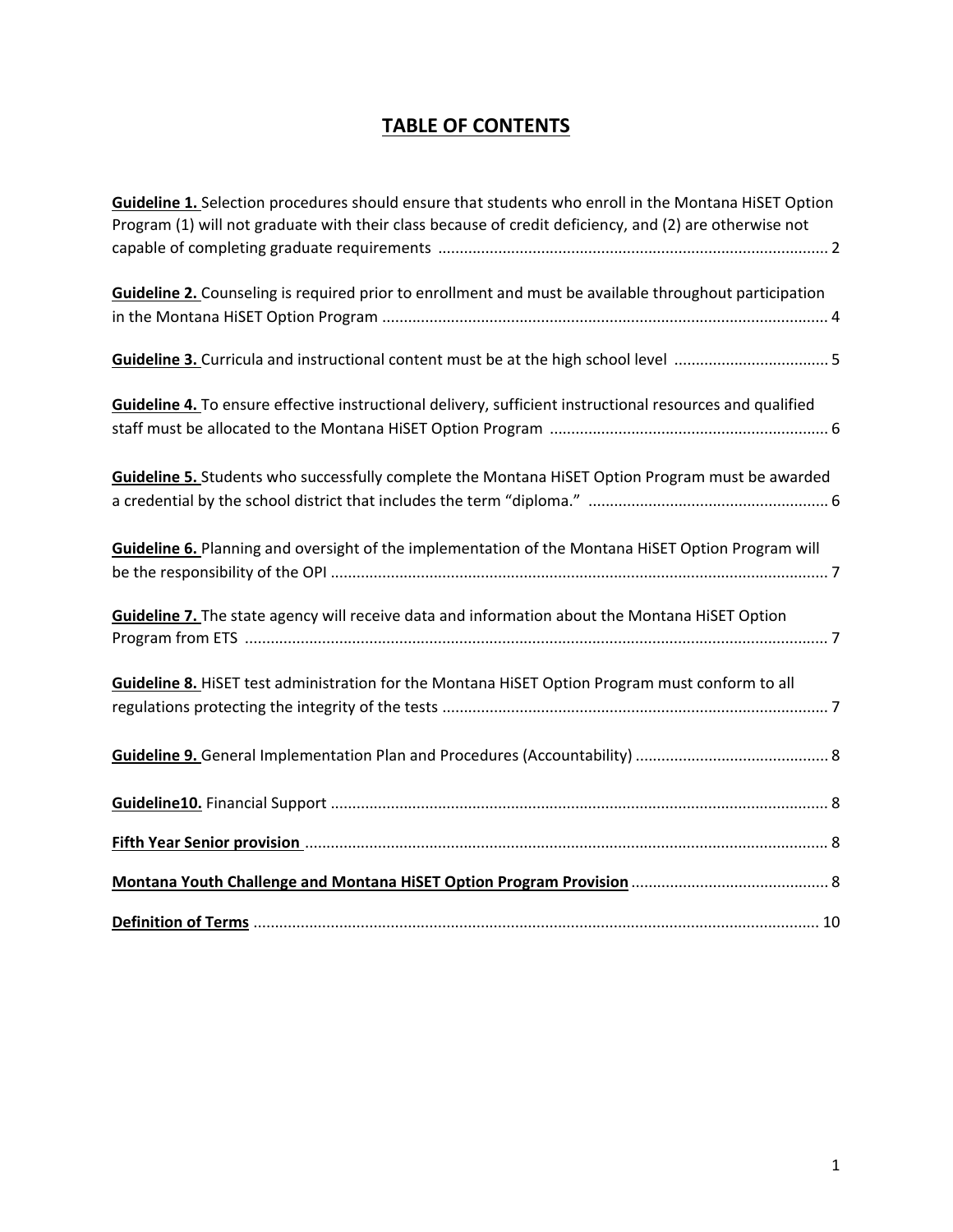*Guideline 1. Selection procedures should ensure that students who enroll in the Montana HiSET Option Program (1) will not graduate with their class because of credit deficiency, and (2) are otherwise not capable of completing graduate requirements.*

**Age of the student:** Minimum 16 years of age.

**When student may enroll:** Must enroll and be accepted either before the start of the first or second semester of school. Enrollment may begin at the start of the first or second semester of the student's senior year. The student must complete the program in a time frame that allows them to graduate on time with his or her cohorts and remain in school until the last day all seniors must attend classes. A list of all HiSET participants must be submitted to the Montana HiSET Option Specialist by the second week of the semester. Out-of-district transfer students may apply for an enrollment waiver from the Montana Office of Public Instruction (OPI). Fifth year seniors may participate in the program.

- **Degree of credit deficiency:** The Montana HiSET Option Program can be recommended by school officials after a review of the student's records show that the student will be lacking credits to graduate. Upon enrollment in the fourth academic year, a student in the Montana HiSET Option Program should be no less than one semester and no more than three semesters behind their ninth-grade cohort as calculated by credits that can be earned in a traditional setting by graduation. Students who are eligible for graduation with a state minimum diploma (20 credits) as allowed under SB18 should work with their school counselors to graduate under that option whenever possible. Upon enrollment in the fifth academic year, the same credit limits will apply. Students who are homeless or in foster care may be granted a waiver for lower than allowed credit deficiency if the student possesses the minimum academic reading and math ability needed. See next section below for evidence of academic ability.
- **Evidence of academic ability:** The student must be able to read at a level sufficient to complete HiSET instruction and testing. Sufficient reading ability may be demonstrated by a reading level of 8.0 or higher on the Test of Adult Basic Education, other standardized tests, or other evidence. The student must have sufficient academic ability to complete the Montana HiSET Option Program instruction and testing in all subjects by the time his or her ninth-grade cohort graduates. Districts may set reading and achievement levels that exceed state required levels, however in compliance with ESSA and the McKinney-Vento Act districts are encouraged to remove barriers for homeless or foster care students.
- **Students who are identified as homeless or in foster care:** 
	- o Students who are suspected of being homeless or who have been identified as homeless should be referred to the district homeless liaison for additional supports and services.
	- o If the student has been identified as an "unaccompanied homeless youth" (someone who is not in the physical custody of a parent or legal guardian) then the student may self-enroll in the program. If needed, the district homeless liaison may sign enrollment forms or documents with the student.
	- $\circ$  Students in foster care may enroll with the permission of an educational decision maker and should be referred to the district foster care point of contact for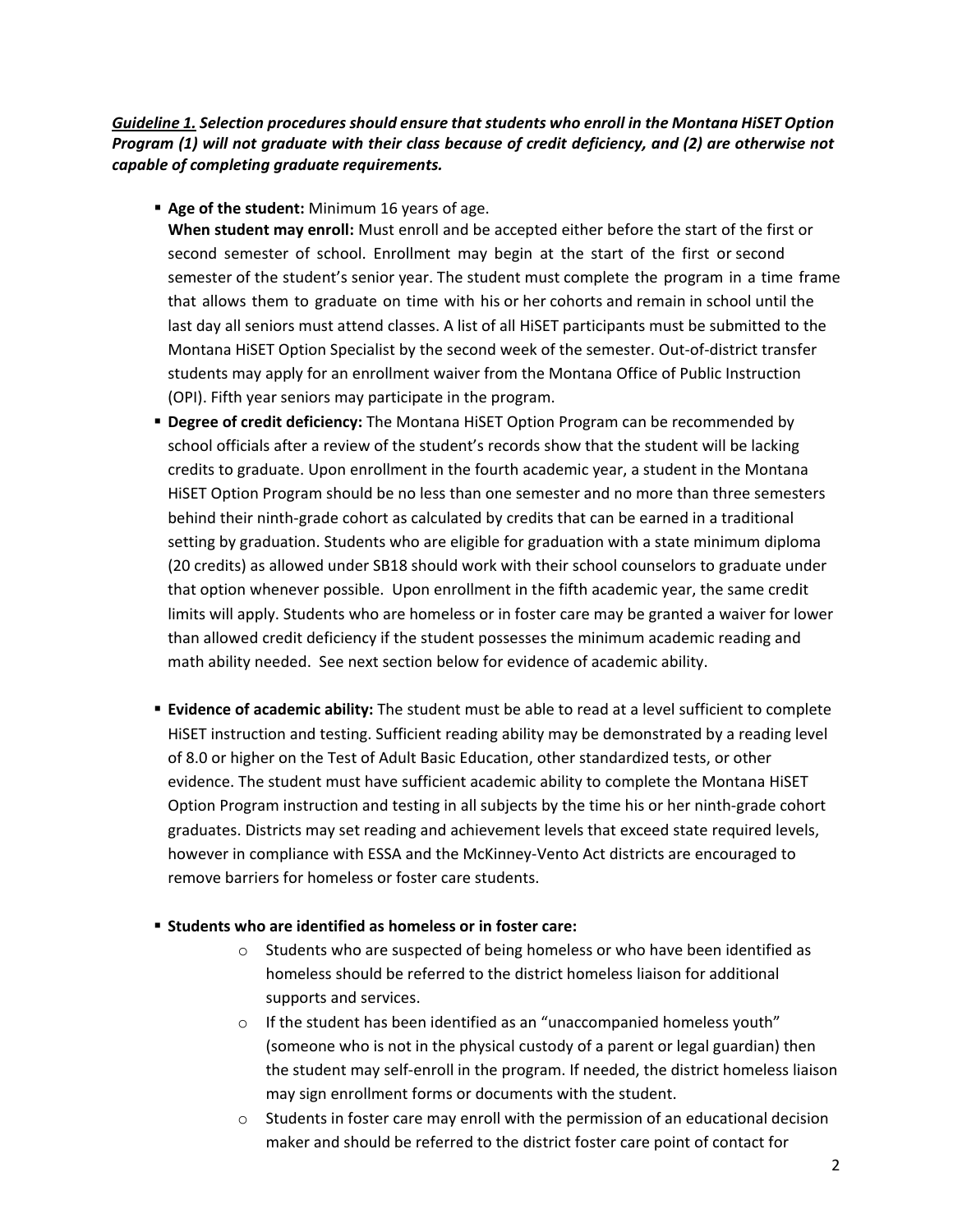additional supports and services.

- $\circ$  Students should be immediately enrolled in school so that they can access all the services and supports as required under ESSA and the McKinney-Vento Act. However, students may not formally enroll in the Options program after the twoweek deadline at the start of each semester.
- **Students identified with disabilities are eligible for participation in the program with proper documentation:**
	- $\circ$  A current Individual Education Plan (IEP) or Section 504 Plan that indicates participation in the program is appropriate for the student.
	- $\circ$  IEP or Section 504, documenting any educational services and related accommodations necessary for successful completion of the program, must include the testing component and have a psychological report no older than three years.
	- $\circ$  Accommodation requests must be submitted and approved by the test provider. (Educational Testing Servic[e www.hiset.ets.org\)](http://www.hiset.ets.org/)
- **Program orientation meeting and planning procedures:** The student, his or her parent(s) or legal guardian(s), the student's guidance counselor, administrator or designee, and at least one teacher must participate in an orientation meeting outlining the requirements and stipulations of the Montana HiSET Option Program. If the student is an unaccompanied homeless youth, then the student may request that the district homeless liaison attend the meeting in place of a parent or guardian. Students in foster care may request that their case worker, or other educational decision maker, attend the meeting. The meeting will include a discussion of the educational options available to the student; the academic, attendance, and behavioral expectations of the student once accepted into the Montana HiSET Option Program; and the anticipated goal of the program.

If a student completes academic preparation before he takes the final HiSET test, the educational options should also be discussed with the parties involved. Within the context of the meeting, the student's academic plan must be discussed. The academic plan decided upon at the team meeting should clearly outline provisions for pre- and post-HiSET test instruction. Students must remain full-time students until graduation and cannot be released from school. The Montana HiSET Option Program class time can be spent earning other academic credit related to the student's career pathway.

Because the Montana HiSET Option Program is an academic program that includes test preparation, HiSET testing before October 1 of the first semester or March 1of the second semester is prohibited. A student participating in the Montana HiSET Option Program the first semester may test in the second semester before March 1.

If a school participating in the HiSET Options Program uses a Trimester schedule, test preparation and scheduled testing times can be adjusted to fit the schools needs on and individual basis. A typical trimester schedule and calendar: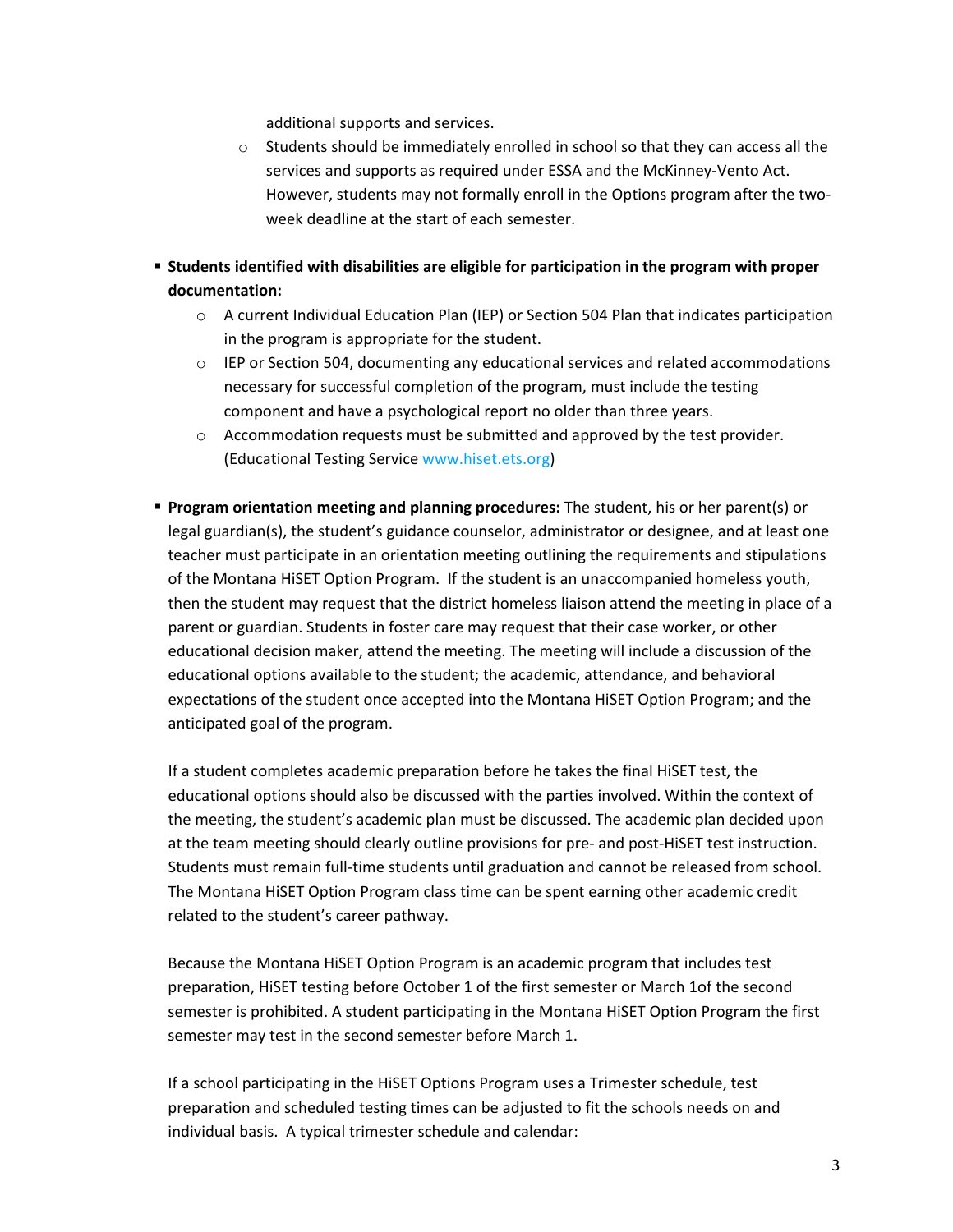- o **August – November:** Testing starts October 1
- o **November – February:** Testing starts January 1
- o **February – May/June:** Testing starts April 1
- **Procedures for explaining the Montana HiSET Option Program and expectations for student performance:** Participation in the Montana HiSET Option Program is voluntary, and all parties (the student, his or her parent(s) or legal guardian(s), or the homeless liaison for an unaccompanied homeless youth, the student's guidance counselor, administrator, and at least one teacher) must agree that this program is the best course for the student and indicate as such with their signature on the Montana HiSET Option Program contract. Parties must agree that the time outside the Montana HiSET Option Program will be spent devoted to credit recovery or activities related to the student's transition plan.
- **Procedure for obtaining written agreement from the student and his or her parent(s) or legal guardian(s) to voluntary program participation:** The Montana HiSET Option Program will provide a standard contract for school districts to use. Schools may include additional documentation relevant to the student's academic plan and attach it to the OPI version. Students identified as an unaccompanied homeless youth do not need their parent(s) or legal guardian(s) to sign paperwork. These students self-enroll. Students in foster care can enroll in the program with the consent of their case worker or other individual authorized to make educational decisions for the youth.

## *Guideline 2. Counseling is required prior to enrollment and must be available throughout participation in the Montana HiSET Option Program.*

- **Access to certified counselors:** All Montana HiSET Option Program students will continue to have access to their school guidance counselors.
- **Homeless liaisons and Foster Care Points of Contact:** Any Montana HiSET Option Program students who have been identified as homeless or in foster care should be referred to district staff assigned to provide services to these populations. These students have a right to transportation to and from school, free school meals, and additional supports as required under ESSA and the McKinney-Vento Act.
- **Counselor's role in the program:** Montana HiSET Option Program students will have access to postsecondary career pathway counseling. These students must participate in the Montana Career Information Service or an equivalent process to develop career portfolios to ensure college and career readiness. Career portfolios can be the foundation for Montana HiSET Option Program students' individualized learning plans. A transition plan must be included in the career portfolio.
- **Records**: School records will be maintained for Montana HiSET Option Program students the same as for other high school students and graduates.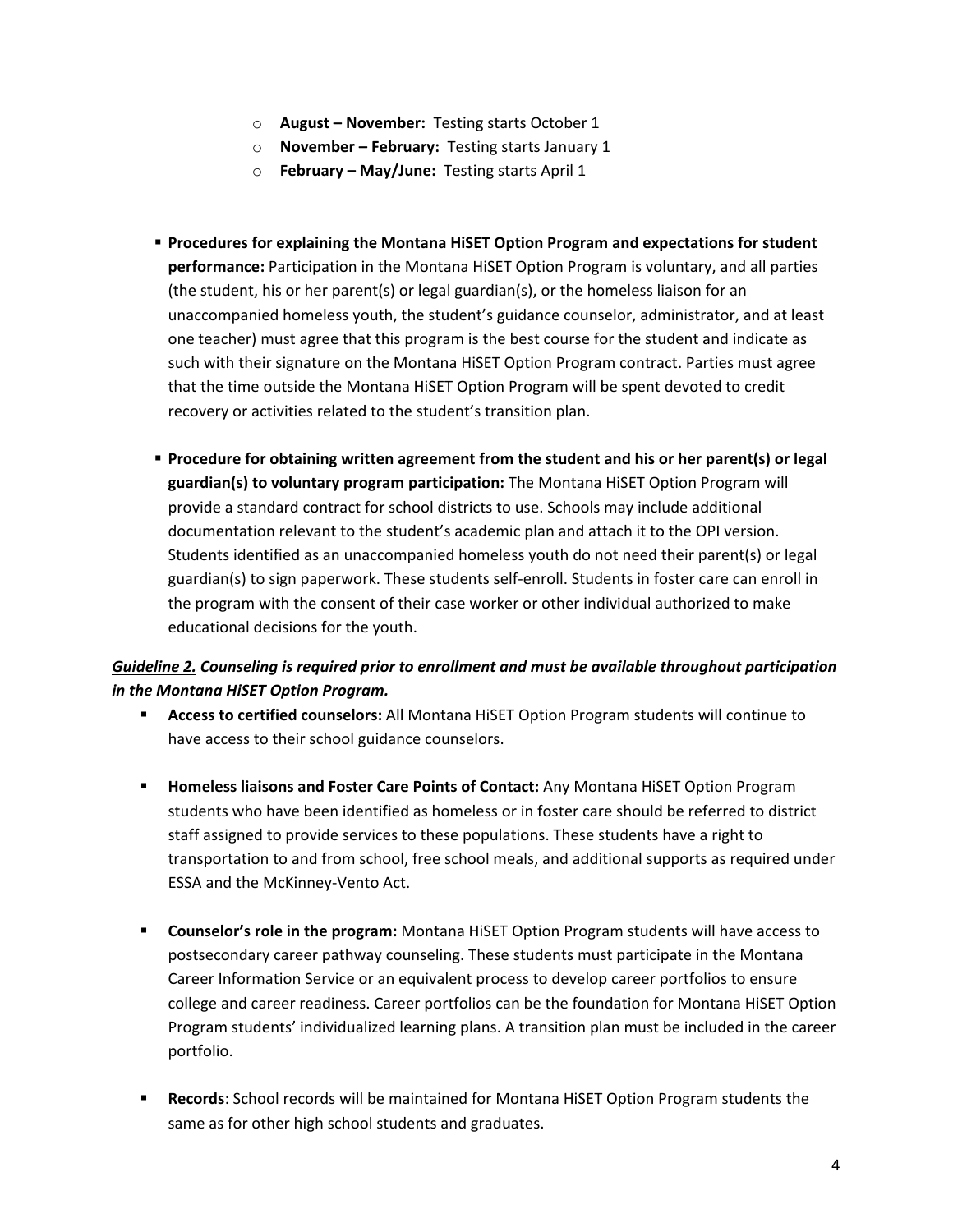#### *Guideline 3. Curricula and instructional content must be at the high school level.*

- **Expectations:** Montana HiSET Option Program students are required to maintain full-time attendance as defined locally and successfully complete the academic plan outlined in the Montana HiSET Option Program Contract. The Montana HiSET Option Program class must be a minimum of 15 hours a week. That time must include test preparation and college and career readiness activities. Should a student's school district feel that a student needs more time working on the curriculum provided to him, a change in hours may be made as long as the program coordinator, school principal, and student's parent(s) or legal guardian(s) are notified prior to changing the student's hours. Note that an unaccompanied homeless youth is selfenrolled in the program and they do not need to have permission from a parent or legal guardian. Additional classroom credit courses and experiential learning should be made available to Montana HiSET Option Program students to meet the full-time attendance policies of the local district. Release prior to the last day is not allowed by any senior class student.
- **Credit Expectations:** Students in the Montana HiSET Option Program must be full-time students, and the hours outside the Montana HiSET Option Program classroom should be devoted to course work normally required for graduation or classes aligned to their career portfolio. Programs should consider work-based learning opportunities or other options for students who are homeless and may need to work to support themselves as long as the work aligns with the student's career plan outlined in MCIS.
- **Expectations pertaining to the range of types of instructional materials and procedures for supporting the districts' efforts:** Curricula and instruction must be at least at the secondary school level according to the OPI policies and procedures for the direct purpose of ensuring students are college and career ready. Instructional methods and materials in the program classes should emphasize the development of improved skills and understanding in reading, math, writing, social studies, and science in direct preparation for the HiSET test. Participants need to develop test-taking skills in relation to those subject areas, but a majority of their time should be spent on activities that develop higher-order thinking skills applicable at home, work, and in postsecondary educational situations.
- **Expectations pertaining to the integration of workforce development instruction procedures for supporting the district's efforts:** Schools will be prepared to support students' postsecondary goals beyond the classroom. The counselor or classroom teacher will actively support the students in their development of a career pathway portfolio and transition plan*.*  This process should continue throughout the semester.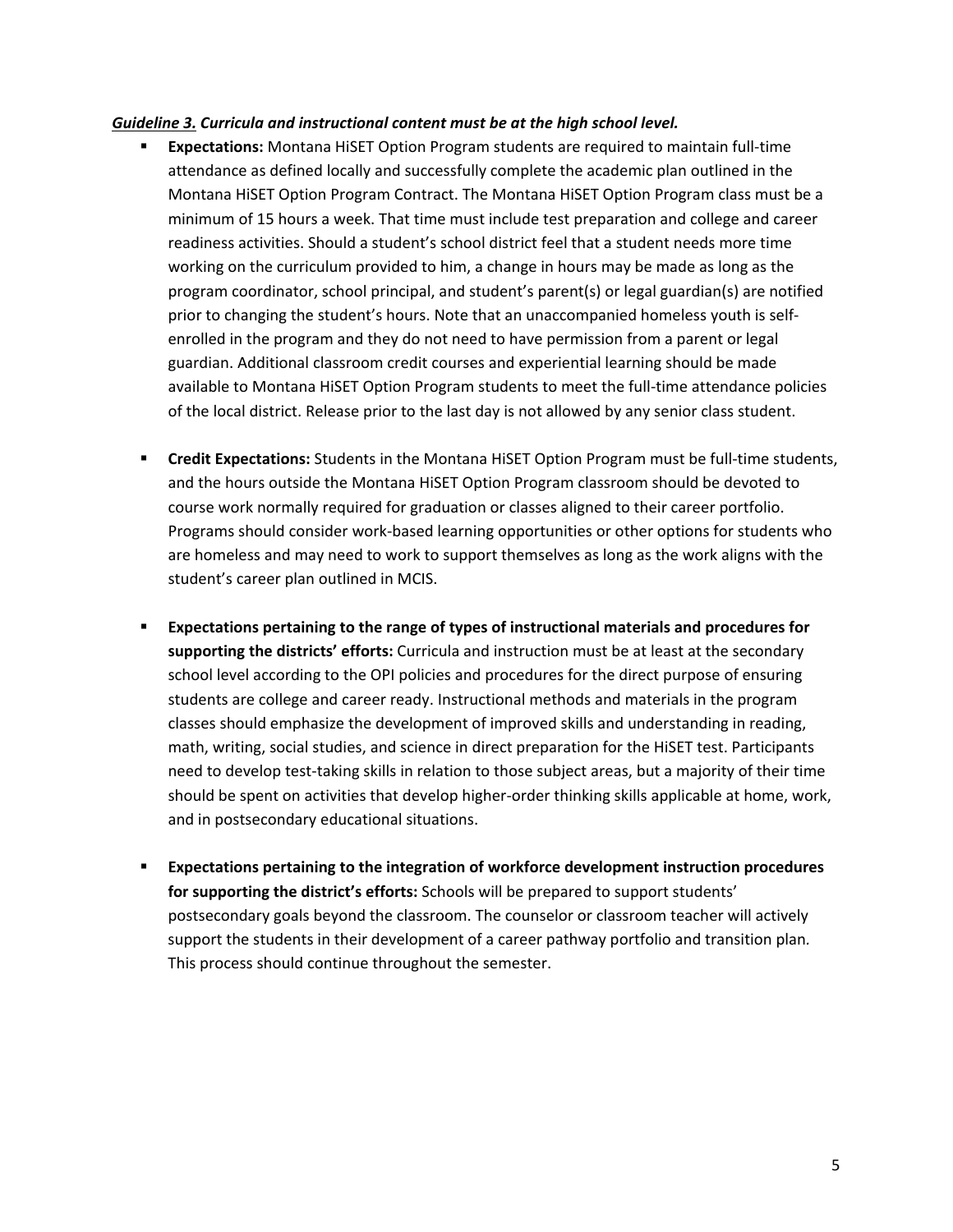## *Guideline 4. To ensure effective instructional delivery, sufficient instructional resources and qualified staff must be allocated to the Montana HiSET Option Program.*

- **Instructor qualifications:** Montana HiSET Option Program instructors must be certified teachers by the state of Montana unless approved by the Montana HiSET Option Program Specialist.
- **Expectations pertaining to instructional delivery strategies (e.g., individual direct instruction, group instruction, and the use of computer assisted instruction):** The Montana HiSET Option Program will encourage best practices and student-centered instruction to meet the diverse needs of all learners. Instructional support will be provided by the OPI.
- **Expectations pertaining to student/teacher ratio:** The student/teacher ratio is not to exceed 15/1. A waiver must be submitted to the Montana HiSET Option Program Specialist if the ratio in the classroom is higher.
- **Expectations pertaining to instructional materials (e.g., print materials and electronic materials):** School districts must provide an adequate supply of textbooks, practice materials, and technology (i.e., iPads, Smart Phones) and educational software to support students in preparing to successfully pass the HiSET tests and meet college and career readiness standards.
- **Stipulations related to professional staff development:** Representative staff members involved with the Montana HiSET Option Program in school districts must participate in staff development provided by the OPI and/or the school district.
- **Off campus stipulations:** The attendance of Montana HiSET Option Program students must be monitored by the school district, and transportation and organizational arrangements must be made to make it possible for Montana HiSET Option Program students to participate in schoolbased opportunities on school grounds.

## *Guideline 5. Students who successfully complete the Montana HiSET Option Program must be awarded a credential by the school district that includes the term "diploma."*

- **The HiSET tests are a nationally normed, standards-based means of measuring high school** competency. Educational Testing Service (ETS) has granted Montana permission to use the HiSET test battery as a means to demonstrate proficiency, provided the program leads to a high school diploma. If a student fails to pass the HiSET test after the allotted opportunities within the time of study, they do not meet the requirements of the program and are not given the credit waiver. HiSET scores cannot be banked for future use by the student.
- Students who satisfy all of the Montana HiSET Option Program requirements will be given official school recognition of their achievement. Their successful attainment will be celebrated by participating in the high school graduation ceremony.
- **Local options programs may require a higher passing score on the HISET test than the state** approved score or make any of the guideline elements more rigorous to meet their program's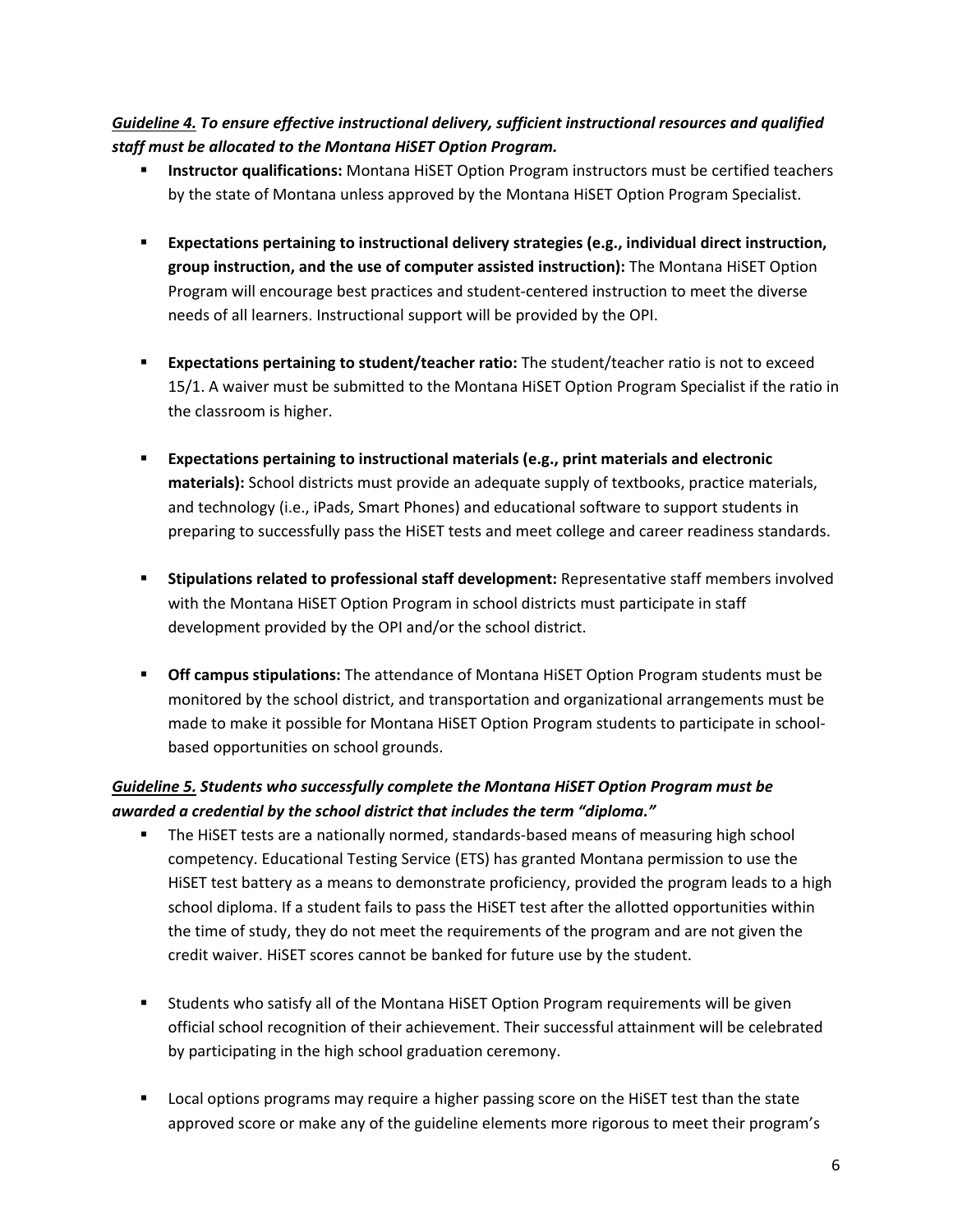standards. However, in compliance with ESSA and the McKinney-Vento Act districts should eliminate exceeded levels or other barriers for homeless or foster care students.

## *Guideline 6. Planning and oversight of the implementation of the Montana HiSET Option Program will be the responsibility of the OPI.*

- The organizational unit and person primarily responsible for the Montana HiSET Option Program:
	- o Montana HiSET Administrator
	- o High School Equivalency Specialist
- **Site monitoring will be conducted to ensure compliance with the guidelines. Programs that show** no irregularities will be monitored on a three-year rotation. New programs will be monitored the year they begin the program and cycle into the three-year rotation process. Programs with irregularities will be provided with technical assistance.
- **Programs in good standing will complete and submit an end of the year narrative to the** Montana HiSET Option Program Specialist by July 1 of the academic year.

## *Guideline 7. The state agency will receive data and information about the Montana HiSET Option Program from ETS.*

Schools must report the number of graduates in their program by July 1.

## *Guideline 8. HiSET test administration for the Montana HiSET Option Program must conform to all regulations protecting the integrity of the tests.*

- **Test administration:** All tests will be administered in an official HiSET testing center under the direction of a chief examiner or test site supervisor skilled in the administration of the HiSET test.
- **Procedures for ensuring that the test centers are adequate to absorb the additional number of test takers resulting from the Montana HiSET Option Program:** Montana HiSET Option Program schools must contact their associated test center at the beginning of the semester**.** The program coordinator or classroom teacher must inform the center as to the potential examinee numbers and general timing of test taking to ensure adequate seating for the students.
- **Procedures for identifying test takers who are Montana HiSET Option Program students:** The HiSET Test Center Examiner will admit the students for testing after the obligatory online registration, and when shown proper identification as prescribed by the testing company. Homeless or foster care youth may need assistance in obtaining the proper identification. The HiSET teacher or the homeless liaison/foster care point of contact should work with the youth upon enrollment to ensure that all documentation has been obtained prior to the testing date. Such assistance may include payment of any fees necessary.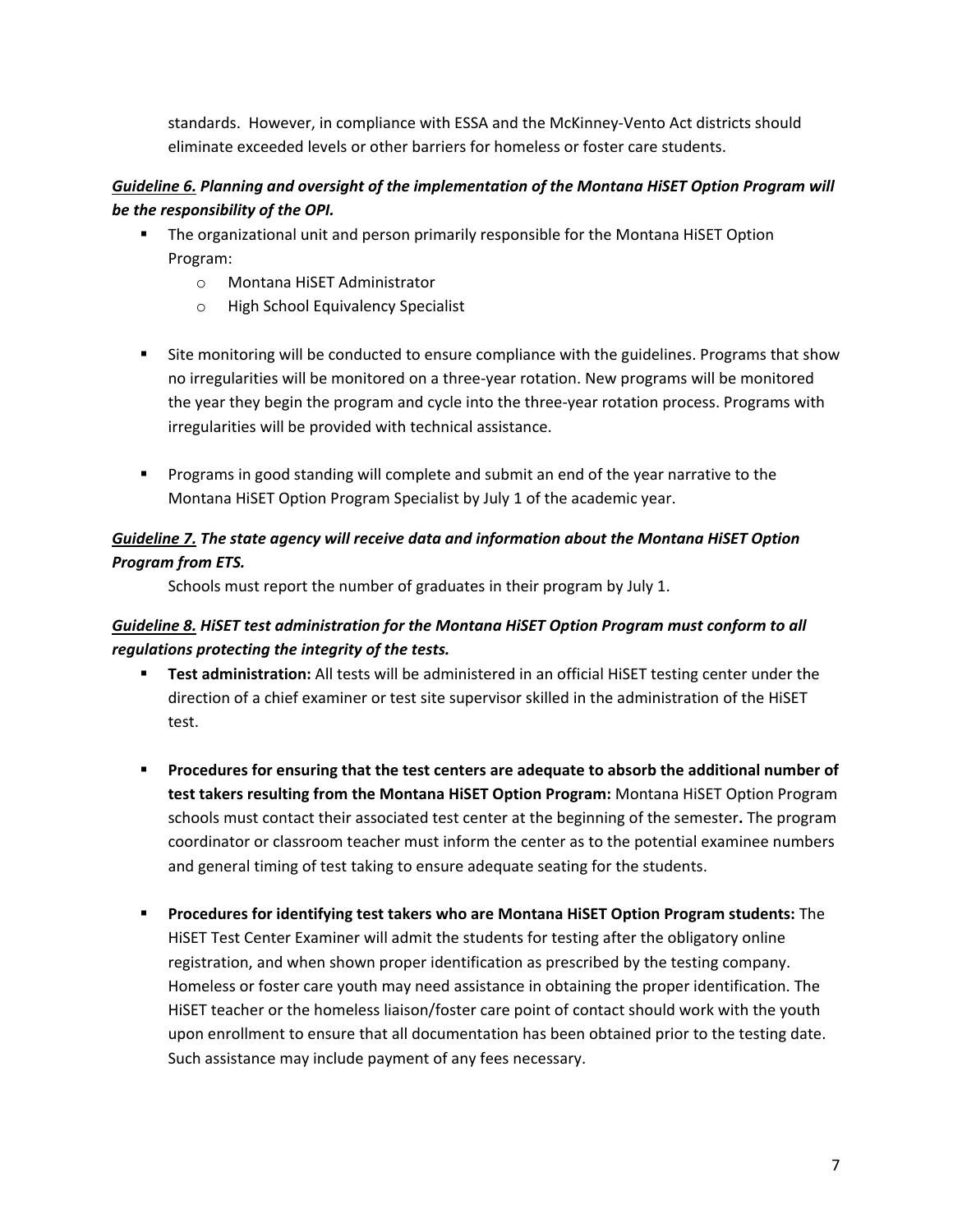#### *Guideline 9. General Implementation Plan and Procedures (Accountability).*

At the end of three years, the average population of Montana HiSET Option Program graduates should not exceed a specific percentage of the three-year average of the total general population high school graduates. Specific student enrollment ranges are as follows:

- 1000+ students = no more than 3% enrolled in HiSET Options
- 500-999 students = no more than 4% enrolled in HiSET Options
- 200-499 students = no more than 5% enrolled in HiSET Options
- 100-199 students = no more than 7% enrolled in HiSET Options
- 50-99 students = no more than 8% enrolled in HiSET Options
- 0-49 students = no more than 10% enrolled in HiSET Options

#### *Guideline10. Financial Support.*

To ensure effective instructional delivery, sufficient instructional resources and qualified staff financial support must be allocated to the Montana HiSET Option Program in the school district.

Districts may need to set aside Title I, Part A, Title I, Part D, or McKinney-Vento funding to meet the needs of homeless or foster youth who are participating in the HiSET Option Program. Such funds may be used to cover additional costs of transportation, school supplies, tutoring, testing fees, fees for required identification, or other costs related to the student's enrollment, attendance, and successful completion of the program. The homeless liaison or foster care point of contact should be consulted when a HiSET Option Program student is identified as homeless or in foster care.

#### *Fifth Year Senior provision*

Fifth year seniors may participate in the Montana HiSET Option Program provided they meet the prescriptions of these guidelines and are under the Montana HiSET Option Program contract with the school.

These students may leave the program at the end of the ninth semester (first semester of fifth year) if the contract requirements have been met and they have passed the HiSET.

#### *Montana Youth Challenge and Montana HiSET Option Program Provision*

#### **For existing Montana HiSET Options Programs**

- a. Students that are under contract in an existing Montana HiSET Option Program and wish to attend Montana Youth Challenge (MYC) must be identified. Their contract must be amended to include the MYC Academy as a component of fulfilling their Montana HiSET Option Program contract.
- b. Any additional coursework and/or credit recovery required for the completion of the student's contract must be negotiated between the home school and MYC with the details included in the amended contract.
- c. The district/school must contact the OPI and submit a copy of the amended MYC candidate's Montana HiSET Option Program contract to the OPI Montana HiSET Option Program Specialist.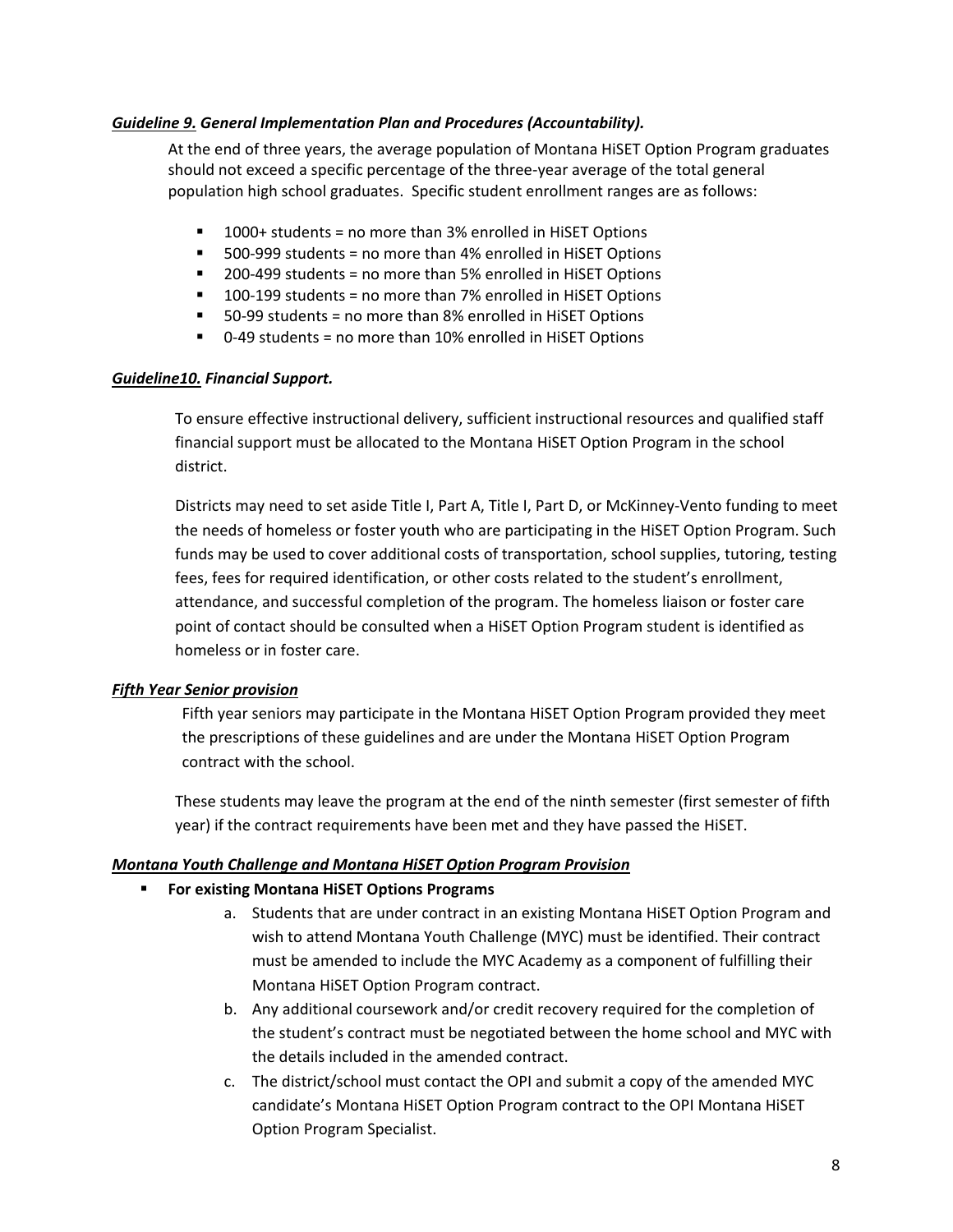- d. Once the contract has been received by the OPI, students can begin at the specified semester enrollment date at MYC.
- e. It is the responsibility of the home school's HiSET Option Program Coordinator to register the student with ETS and schedule testing at MYC.

### **For Montana schools that do NOT have a HiSET Options Program**

- a. Schools and students that are not under contract for HiSET Options can participate in the HiSET Options Program through the Montana Youth Challenge Academy.
- b. Students must be currently enrolled in high school and must be intending to enroll in the MYC.
- c. The MYC in coordination with the Cadet's High School will submit a copy of the MYC candidate's Montana HiSET Options Program contract to the OPI Montana HiSET Option Program Specialist.
- d. Once the contract has been received by the OPI, students can begin at the specified semester enrollment date at MYC.
- e. It is the responsibility of the MYC HiSET Options Program Coordinator to register the student with ETS, enroll the student in Montana Career Information Systems (MCIS) and schedule testing at MYC.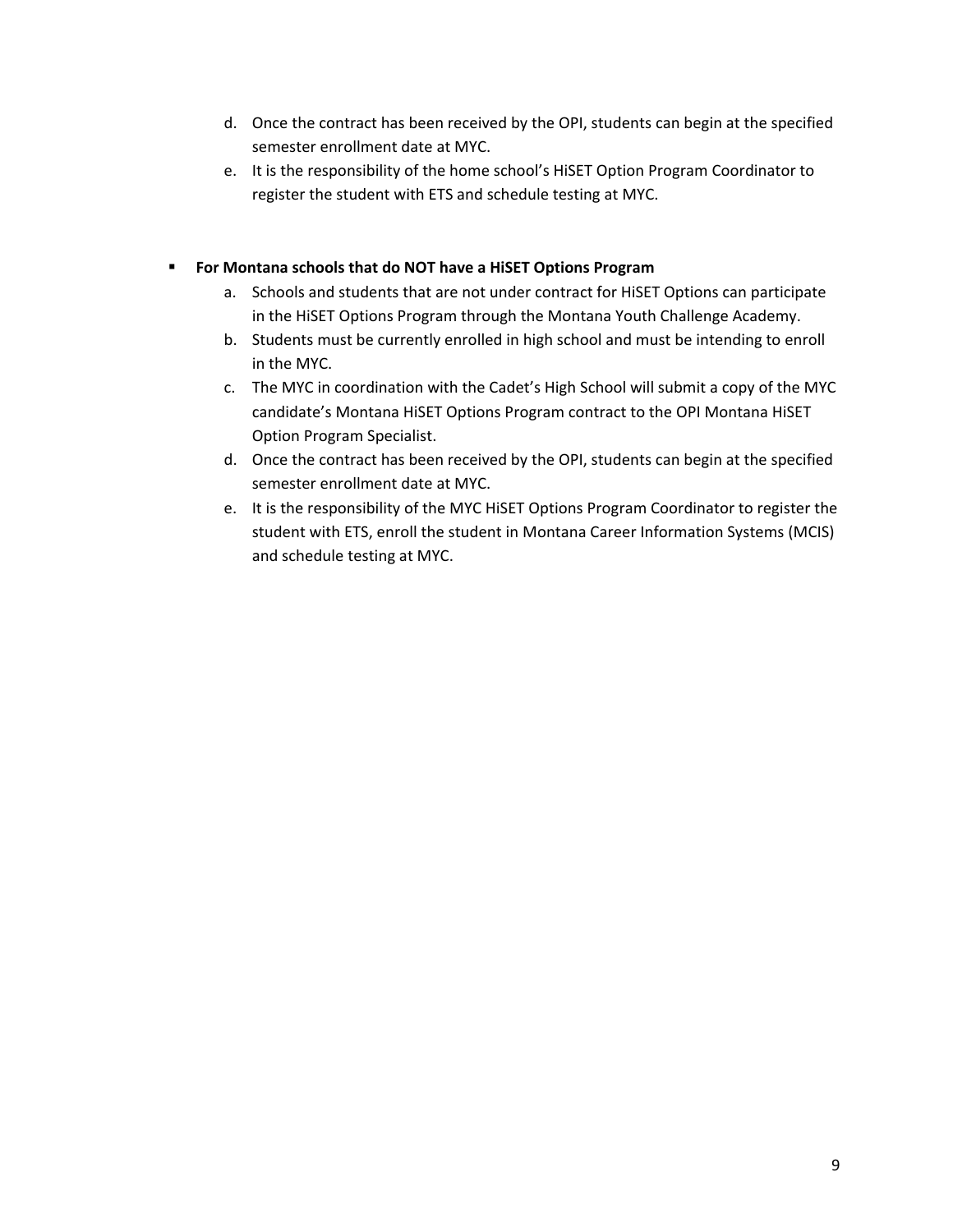#### **Definition of Terms**

**Montana HiSET Option Program:** In accordance with the local board of trustees' policy, it is the plan of study fashioned by the administration counselors and teachers with parent approval to enable students to graduate with their ninth-grade cohort. Montana HiSET Option Program students must devote 15 hours a week toward their academic plan.

**The contract** is a binding document signed by the administrator, program coordinator, and counselor of the participating school as well as the parent or guardian and the student. It details the schedule, plan of study, and behavioral expectations necessary for the student to be allowed to test and subsequently graduate. Failure to complete any part of the contract negates the ability to graduate with the cohort. No HiSET test scores achieved while in the Montana HiSET Option Program can be banked for future use.

**The graduation plan** for the HiSET program will specify the regular high school classes the student must attend to graduate, the career readiness action they will take, and the academic plan to be used for passing the HiSET test.

**Graduation:** The point at which the senior or fourth-year student ends their high school career.

**The Montana Career Information System (MCIS):** is a comprehensive Internet-based system that delivers accurate and useful local and national information to assist users in making career plans and learning how to achieve their educational and career goals.

**Homeless:** A student may be identified as homeless if they are living in any of the following situations: emergency shelter, hotel, motel, doubled-up (couch surfing), sleeping in a car, camping out, or living in substandard housing. Program staff who suspect a student may be homeless should consult with the district homeless liaison. Students identified as homeless are entitled to transportation, free school meals, and additional supports and services.

**Unaccompanied homeless youth (UHY):** This is a homeless student who is not living with a parent or legal guardian. They have the right to self-enroll in school and in alternative educational options. The district homeless liaison should act as an advocate on behalf of these students.

**McKinney-Vento Act:** This is the federal law that provides students identified as homeless with certain rights and protections. These include, but are not limited to, the right to attend school, transportation, and free school meals. Some districts may receive grant funding from the OPI to provide additional services to homeless students.

**Homeless Liaison:** Every district is required to appoint a staff member to serve as the liaison. The liaison is charged with identifying students who may be homeless and providing them with services as required under the law. The liaison is also tasked with advocating on behalf of unaccompanied homeless youth who need assistance navigating educational issues.